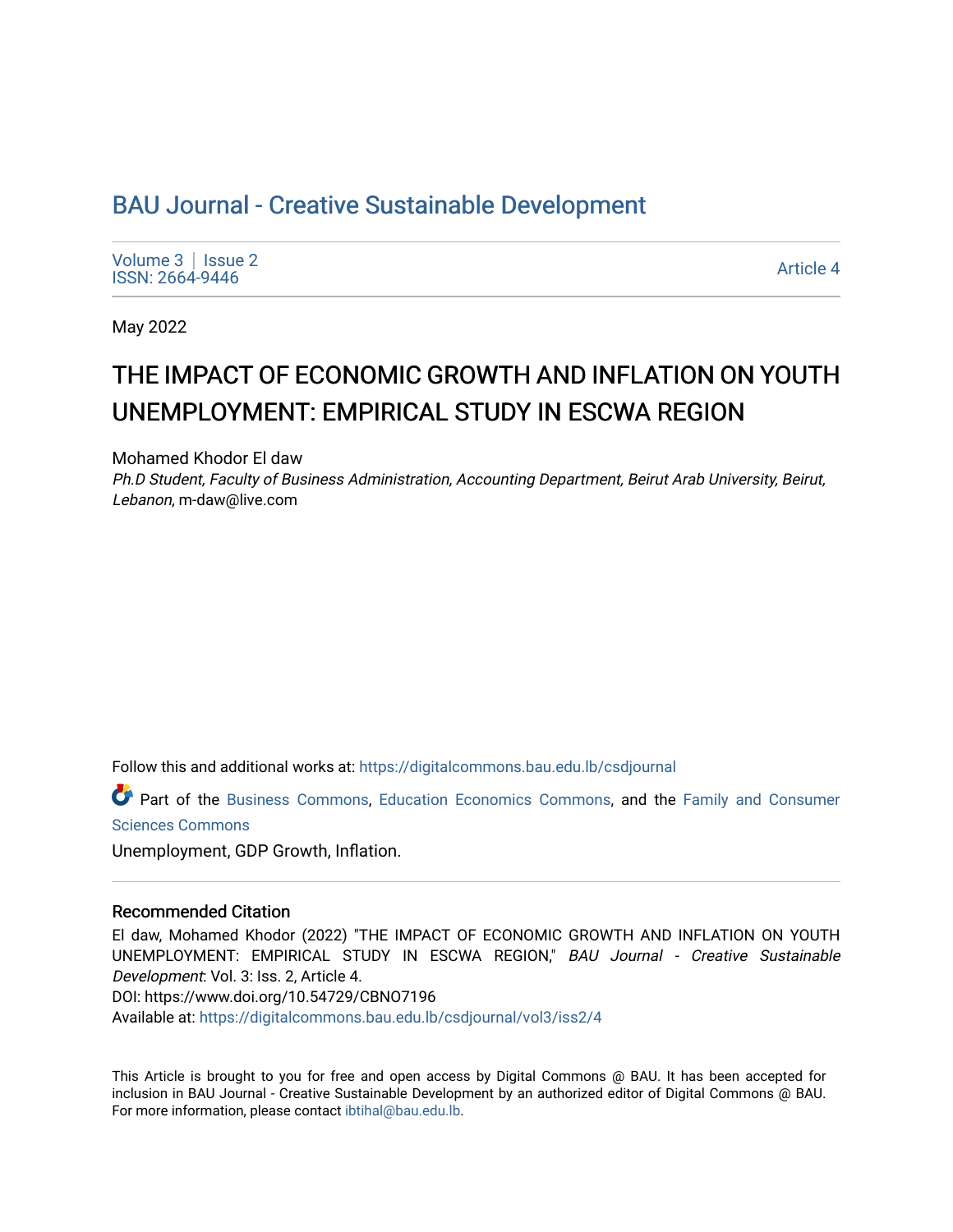## THE IMPACT OF ECONOMIC GROWTH AND INFLATION ON YOUTH UNEMPLOYMENT: EMPIRICAL STUDY IN ESCWA REGION

## **Abstract**

High unemployment particularly among youth is a serious burden for economy. There are many causes behind the high unemployment in the Escwa region, which differ from one country to another. Governments policies aim to solve this problem by creating new jobs symmetric with the sustainability of economic growth. These policies usually aim to increase growth rates and not to reduce unemployment. Inflation is another factor that has influence on unemployment rate, therefore economic growth and inflation are two factors that have impact on unemployment. Youth are the most affected group due to many reasons, the most important is the employment production act applied by within countries. For this purpose, this study investigates the influence of economic growth and inflation on youth unemployment in 16 countries belonging to the ESCWA region for the period 1991-2017. Pedroni Residual Cointegration Test statistic showed that there was no relationship between young unemployment, inflation and economic growth in ESWA'S economies. So, it can be clearly said that the series were not moving together for the long-term period. Furthermore, in this context, the results of Dumitrescu-Hurlin (2012) panel Granger causality test indicated that there is no causality relationship between youth unemployment and economic growth as well between inflation and economic growth. While a unidirectional causality moved from inflation to youth unemployment to inflation.

## Keywords

Unemployment, GDP Growth, Inflation.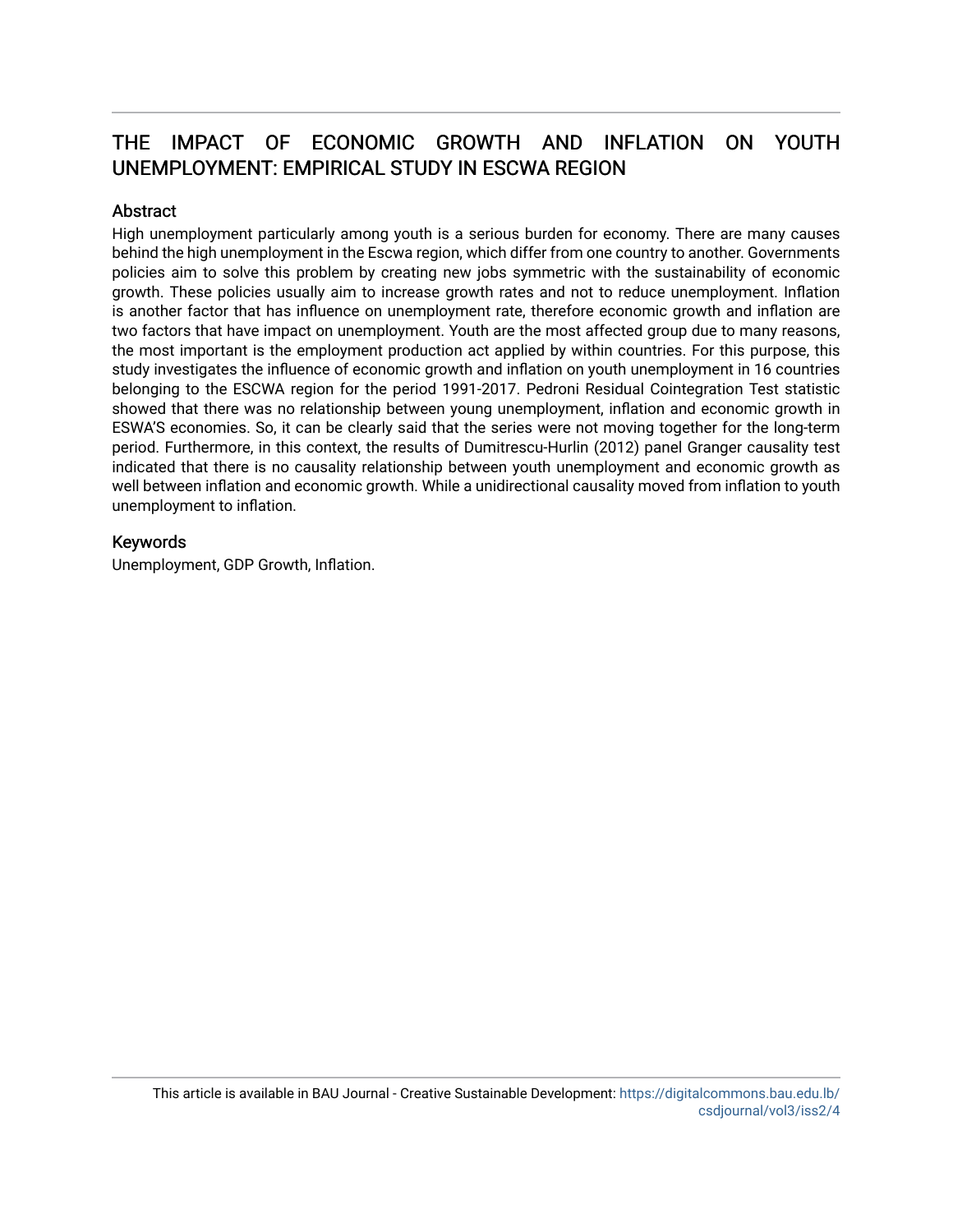## **1. INTRODUCTION**

Unemployment is a global problem facing developed and undeveloped countries. It affects society by decreasing the gross domestic product and the cost associated with the loss of motivation, skill, and confidence of people. Governments' policies aim to solve this problem by creating new roles symmetric with the sustainability of economic growth. Inflation is another factor that has an influence on the unemployment rate. It is an economic situation where the general price level of goods and services considerably increases over a long period of time. It is harmful to economic activity and growth. Inflation is phenomenon that has a negative effect on economic and social indicators. The relationship between unemployment and inflation was first mentioned by William Phillips in 1958 and was widely interpreted as a trade-off between inflation and unemployment. This imply that policymakers could achieve a lower rate of unemployment by accepting a higher rate of inflation. During the seventies, a new concept has emerged "high rate of inflation accompanied by rising unemployment rate" this phenomenon is known as stagflation. The evolution of stagflation reopens the door over the validity of Philips curve. For this reason, we won't be examining the relationship between unemployment and inflation using Philips curve framework. Understanding the mutual effect of growth and unemployment rates is the major factor in assessing how unemployment is affected. Economic policies are designed to increase growth rates and not to reduce unemployment. Arthur Okun focused in his research in 1962 on studying the changes in the Gross Domestic Product (GDP) associated with unemployment. He found a negative relationship between changes in unemployment rates around the normal rates and changes in real GDP around the potential average. Potential output is the maximum output produced in the economy when all factors are fully utilized, without acceleration of inflation. Real output is defined as "the national output produced when some factor units remain virtually idle". Thus, the gap between the potential GDP and real GDP stabilizes the change in unemployment which is negatively related to changes in output. High unemployment among individuals, and particularly youth, is a serious burden for every country's economy. In recent years, studies (A. Thayaparan (2014), Muhammad Umair and Raza Ullah (2013), Ayesha Wajid (2013)), have emerged trying to investigate the impact of inflation and economic growth on unemployment. The results of these studies differed between countries under study. Muhammad Umair and Raza Ullah (2013), concluded that inflation has an influential role but little significance on GDP and unemployment. While Ayesha Wajid (2013), concluded that inflation significantly increases unemployment and economic growth has a significant adverse impact on unemployment in long and short runs. In the same context, A. Thayaparan (2014), concluded that both GDP and inflation have an r influential significant role in the macroeconomics factors of Sri Lankan economy. It should be noted that most studies have used time series data to investigate the relationship between unemployment and economic growth. We argue that it is more suitable to study this relationship using panel data in order to ascertain the nature of the relationship between unemployment and economic growth. This paper aims to study the impact of economic growth and inflation on Youth unemployment in 16 countries1 belonging to the ESCWA region for the period 1991-2017. The remainder of this paper is organized as follows: Section 2 presents the literature review. Section 3 provides model specifications, panel data tests, and empirical findings through econometric analysis. Section 4 discusses the findings and section 5 presents the concluding remarks.

## **2. LITERATURE REVIEW AND HYPOTHESIS DEVELOPMENT**

In order to achieve the goals of this study, it is important to highlight some previous work in this subject that would provide us with appropriate theoretical and empirical background for estimating the importance and contributions of this research. This study seeks to check the relationships mentioned before, using analytical and econometric research tools.

The reminder of this section is organized as follows:

First, we highlight the theoretical bases of unemployment, economic growth and inflation. Secondly, I summarize previous research related to our study.

<sup>1</sup> Bahrain, Egypt, Iraq, Jordan, Kuwait, Lebanon, Libya, Morocco, Mauritania, Oman, Qatar, Saudi Arabia, Sudan, Tunisia, United Arab Emirates and Yemen.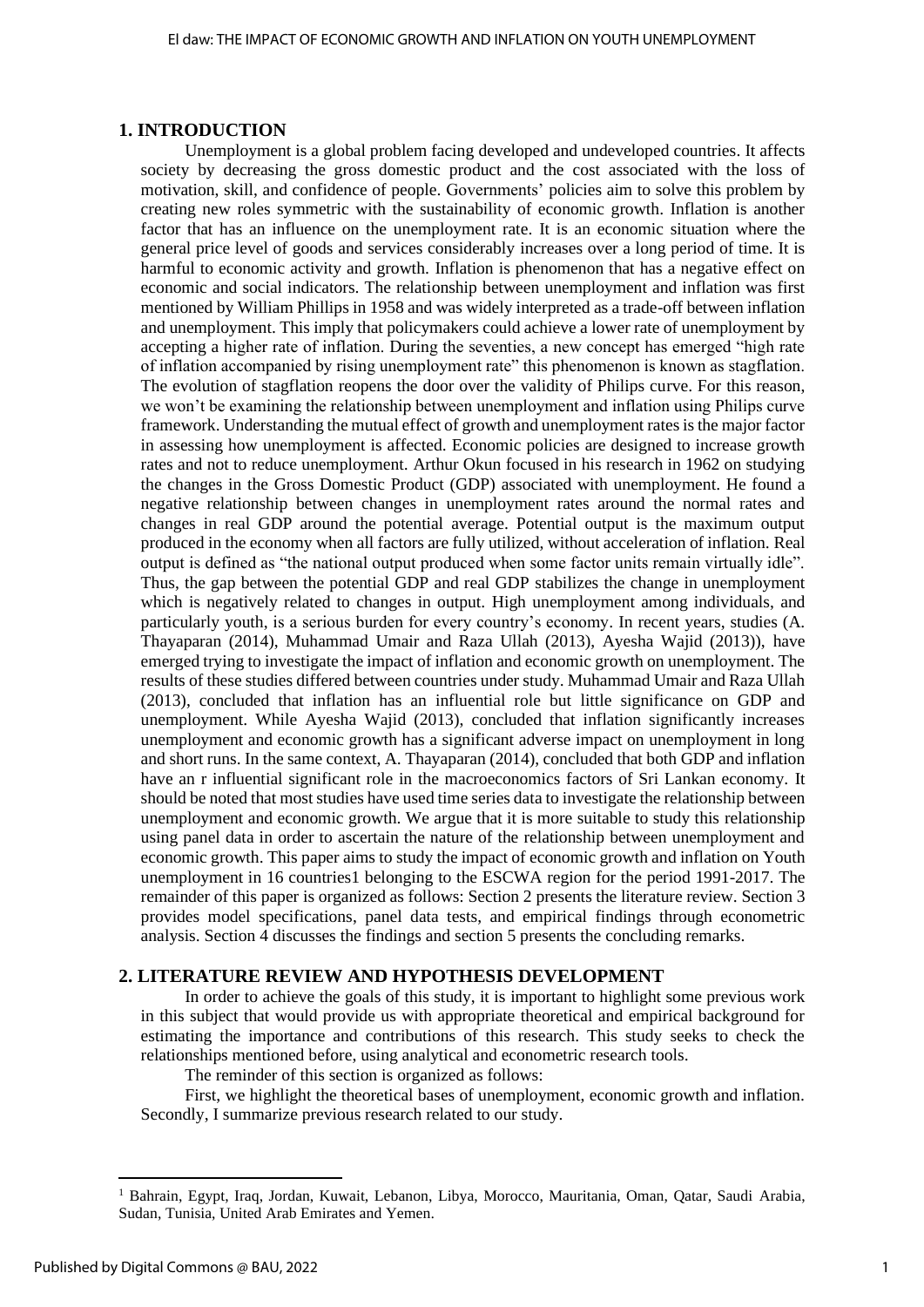## **2.1 Theoretical Literature**

Historically, an economic school of thought is a set of economists who share or shared a common view on the way economies work. The two-central schools of economic thought were the classical and Keynesian. Each school has different ideas on the effect of unemployment. The aim of the first section is to highlight comprehensive theories of unemployment. In section two, theories of economic growth will be presented. Market-Power theories of inflation, conventional Demand-Pull theories of inflation and structural theories of inflation will be presented in section three.

## 2.1.1 Theories of unemployment

The prominent feature of the classical theory if unemployment is the supply determined nature of output and employment. This theory assumes that Labor and output are traded in markets that are always in equilibrium and in which all participants make decisions based on declared real wage rates and product prices. In 1930s, the British economist John Maynard Keynes came with a revolutionized thinking in different fields of macroeconomics including unemployment, money supply and inflation. The general theory of unemployment interest and money changed the way the world understands the economy. Keynes believed that the equilibrium is determined by aggregate demand. Keynes considers employment as a function of income, employment depends upon effective demand which leads to an increase in the production (output), and therefore output generates income and income provides more job opportunities. Both aggregate demand and supply functions determine the effective demand. The supply function is fixed in the short run; this led Keynes to focus on aggregate demand function to solve the problem of unemployment.

## 2.1.2 Theories of economic growth

This section highlights on the most important theories that constitute in a way alternative stylized pictures of an expanding economy. The Harrod–Domar model was introduced separately by Sir Harrod in 1939 and Evsey Domar in 1946. This model was considered as the precursor to the exogenous growth model. According to this theory there is no natural reason for an economy to have stable growth. According to this theory increasing the savings rate, increasing the marginal product of capital, or decreasing the depreciation rate will increase the growth rate of output; these are the means to achieve growth. The model agreed with the Keynesian beliefs that an economy does not find full employment and stable growth rates naturally. Solow model is another model as an alternative of Harrod-Domar model of growth. Solow believed that production is a continuous function connecting output to input of labor and capital which are substitutable. The standard Solow model states that permanent growth is achievable only through technological progress and economies converge to a steady state equilibrium. Shifts in saving and in population growth affect only level effects in the long term. After the failure of the Neo-classical theory – Exogenous Growth in the explaining the reasons for the acceleration of growth rates only in developed countries without other countries. A new theory emerged by (Romer, 1986 and Loucas, 1988) called Endogenous Growth theory, which suggests that continuous growth is determined from within the production process itself and not from outside. According to this theory, technological improvement or cognitive accumulation and human capital are the driving forces of economic growth through the effect of cognition, education and training on the productivity of labor and on increasing the human capital inside the economy. Romer suggests that continuous growth is determined from within the production process itself and not from outside, and technological improvement and cognitive accumulation are the driving forces of economic growth. Romer considered that the cause of differences in economic growth between countries is due to the difference in their savings rates. Thus, the economic growth rate in a country is growing if the savings rate is high, with the increasing of the cumulative productivity of knowledge, and a large size of the economy. Therefore, economic policies that stimulate savings can increase economic growth rates in the long run. There is a main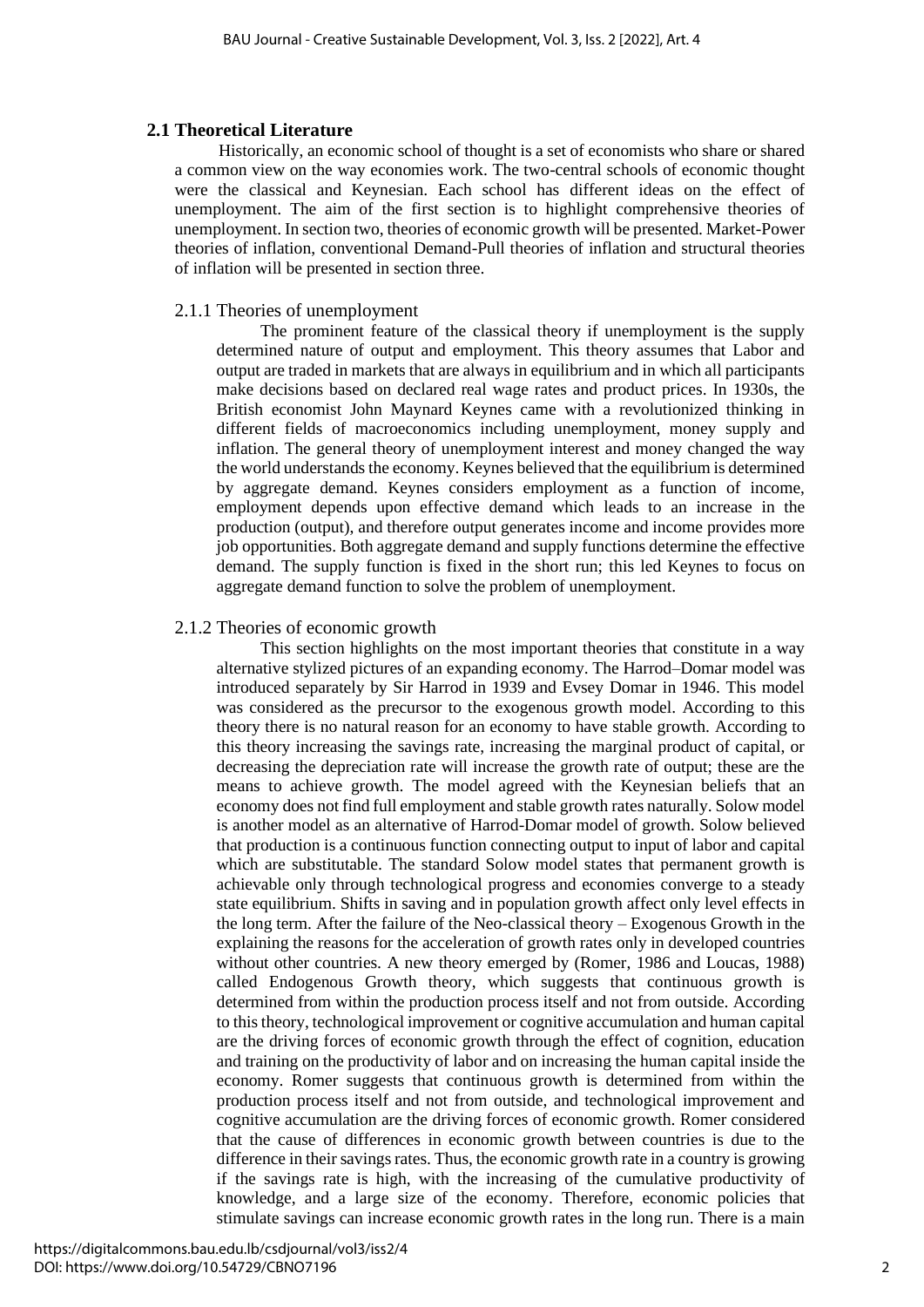difference between the Romer model and the Solo model, Solow stated that adopting an economic policy that stimulates savings can lead the economy into the path of economic growth, while Romer model explained that economic policies that stimulate savings can increase economic growth rates in the long run.

#### 2.1.3 Theories of inflation

Several theories on inflation have been discussed. These theories were provided by economists belonging into one of two classes, namely, monetarists and structuralists. Monetarists believed that inflation relates to monetary causes and can be controlled with the use of monetary tools. While structuralists stated that inflation is a phenomenon that happens due to the unbalanced economic system, moreover, both monetary and fiscal measures should be used in order to understand the economic problems.

#### **2.2 Empirical Literature Review**

This section highlights the most important studies that dealt with the relationship between economic growth, unemployment, and inflation, and discuss whether Okun's law still holds as a rule or  $-\text{i}$  a lready broken down when considering new data or new variables inside the model.

El-hamidi and Wahba (2005), examined the impacts of structural adjustment on youth unemployment in Egypt and the extent to which reforms in the early 1990s have led to higher youth unemployment. Their empirical results showed that the increase in youth unemployment was the result of lining up for public jobs and the limited number of jobs in the private sector. Ahmad and Azım, (2010) investigated the youth employment market in Pakistan and showed that age, sex, marital status, migration, training, location, education level, and characteristics of the household had a major effect on youth employment. Bernal-Verdugo et al. (2012) employed a panel data analysis method to study the effect of crises, labor market policy, and unemployment on OECD countries' economies for the period of 1980-2008. They found that financial crises had a negative impact on unemployment in the short run. Accordingly, it was found that these effects were even larger for youth unemployment in the short, medium, and long run. Wajid (2013) investigated the impact of inflation and economic growth on unemployment of Pakistan using time series data for the period between 1973 and 2010. Augmented Dickey-Fuller test was applied to test unit root problem and Johansen

– Juselius Maximum Likelihood approach was employed to find the long-run relationship among unemployment, inflation, economic growth, trade openness, and urban population, the results showed:

Inflation significantly increased unemployment in the long run;

Economic growth had a significant negative impact on unemployment,

The impact of trade openness on unemployment was significant in the short run.

Çondur and Bölükbaş, ( 2014) examined the relationship between youth unemployment, GDP and, inflation in Turkey for the period between 2000 and 2010 and found the existence of a unidirectional causality between youth unemployment, GDP, and inflation in Turkey for the period between 2000 and 2010 Thayaparan,(2014) investigated the effect of inflation and economic growth on unemployment in Sri Lanka for the period 1990-2012 using secondary data collected from the central bank of Nigeria. The Augmented Dickey-Fuller Test was used to test the stationary of variables. The ordinary least square technique was used to estimate the relationship and the Granger Causality test was applied to determine the causality among the above variables. The empirical results showed that (GDP) was stationery and unemployment and inflation had unit root problem or was non-stationary at level. And they became stationary at first difference. Regression results revealed that the coefficient of inflation was negative and had a statistically significant influence on unemployment whereas gross domestic product was positive without significant effect on unemployment. Finally, the study concluded that only inflation significantly reduced unemployment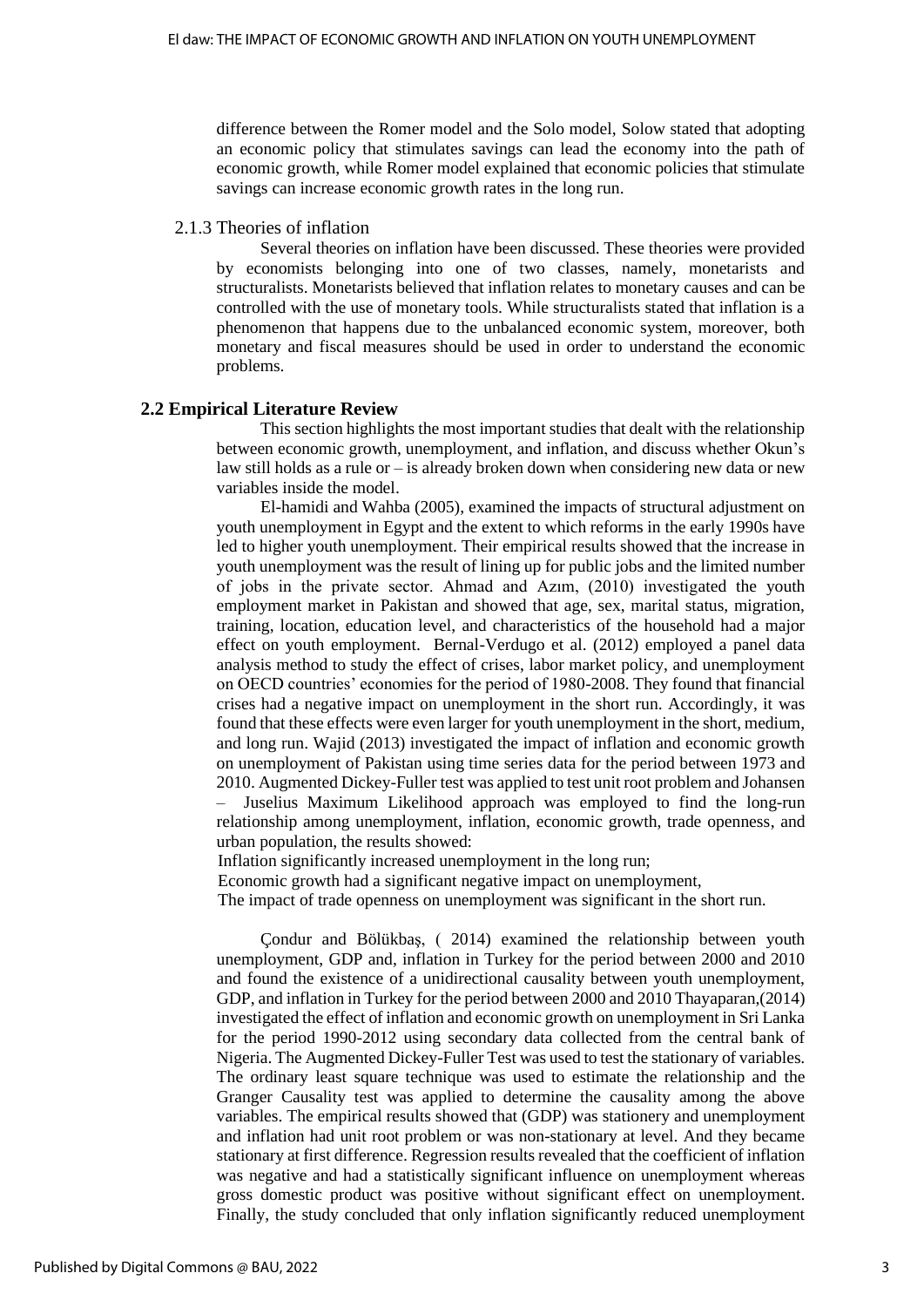and gross domestic product positively but insignificantly influenced unemployment. Causality results proved that there was only a unidirectional causality between inflation and unemployment but there was bidirectional causality between unemployment -gross domestic product and inflation- gross domestic product in Sri Lanka. Vermeulen, (2015) used Engle-Granger Error-Correction model, long-run trends, and short-run dynamics to investigate the effect of inflation and growth on employment in South Africa for the period of 1961-2014. The empirical results showed a positive cointegration long-run relationship between employment and high inflation. Dunsch, (2017) studied gender-specific youth unemployment developments in Germany and Poland using Okun's law. The purpose of their study was to test the hypothesis that young male employees were more vulnerable to the business cycle. They estimated gender- and country-specific Okun coefficients for five different age cohorts covering the 1992 to 2014 period. The results suggested that young women were less sensitive to the business cycle, while for men the reaction was much stronger. The study recommended that policymakers should design a policy beyond GDP growth, such as a reduction of the discrepancy in employment protection between preexistence temporary contracts and an approach to maintain youth connected to the labor market. BÖLÜKBA (2017) studied the effect of inflation and economic growth on youth unemployment in 20 emerging economies for the period between 1991 and 2016. They showed that inflation and economic growth had negative effects on youth unemployment and concluded that, for the selected emerging economies, positive rates of inflation and economic growth resulted in a decrease in youth unemployment.

## **3. RESEARCH METHODOLOGY**

A huge number of studies found a negative relationship (Freeman 2001; Beaton 2010&others) while others found a positive one between economic growth and unemployment (Moses 2008; Kreishan 2011). The reason for these differences is related to the nature of economy of the country under study. This study aims to investigate the impact of economic growth on unemployment taking into consideration that the nature of economy of a country affects this relationship. For this reason, we will use a panel data for 16 countries from the ESCWA region covering the period 1991-2017. The nature of the economy of these countries is different and the rates of economic growth and unemployment rates or even inflation rates are different. This will enable us to understand the relationships intended to study in a better way. All data used for this study were collected from the World Bank Database. To test the impact of economic growth and inflation on unemployment, data on GDP, unemployment, and inflation were required. The impact of inflation and economic growth on youth unemployment was tested using the most suitable model to our study, the model of Mehmet Boloska described as:

$$
YUN = \beta_{0it} + \beta_{1it} INF + \beta_{2it} GDP + E_{it}
$$

Where (i) stands for country  $(i = 1, 2, \ldots, 16)$ , t denotes time period  $(t = 1, 2, \ldots, 16)$ 1991, 1992 ... 2017), UN, YUN, INF, GDP are youth unemployment, inflation and GDP growth of countries.  $\beta_0$  is a constant term and £it is the error term.

Testing Cross Sectional Dependence and Homogeneity: Panel-data models are likely to reveal an essential cross-sectional dependence in the errors. This is due to the presence of common shocks and unobserved components that randomly cumulates into the error term, spatial dependence, and idiosyncratic pairwise dependence in the disturbances.i If the analysis is carried out without consideration of this situation, the results will be biased and inaccurate (Breush and Pagan,1980). To deal with this problem, this study will apply four tests: CDLM1 test developed by (Breush-Pagan, 1980), CDLM2 and CD tests developed by (Pesaran, 2004) and LMadJ test developed by (Pesaran et al, 2008). These tests are applied under the assumption of asymptotic normal distribution and under the following hypotheses:

 $H_0$  = No Cross-sectional dependence

 $H_1$  = Cross-sectional dependence

If the test result probability is less than 0.05,  $H_0$  is rejected at 5% significance level and a cross-sectional dependence exists between the panel countries.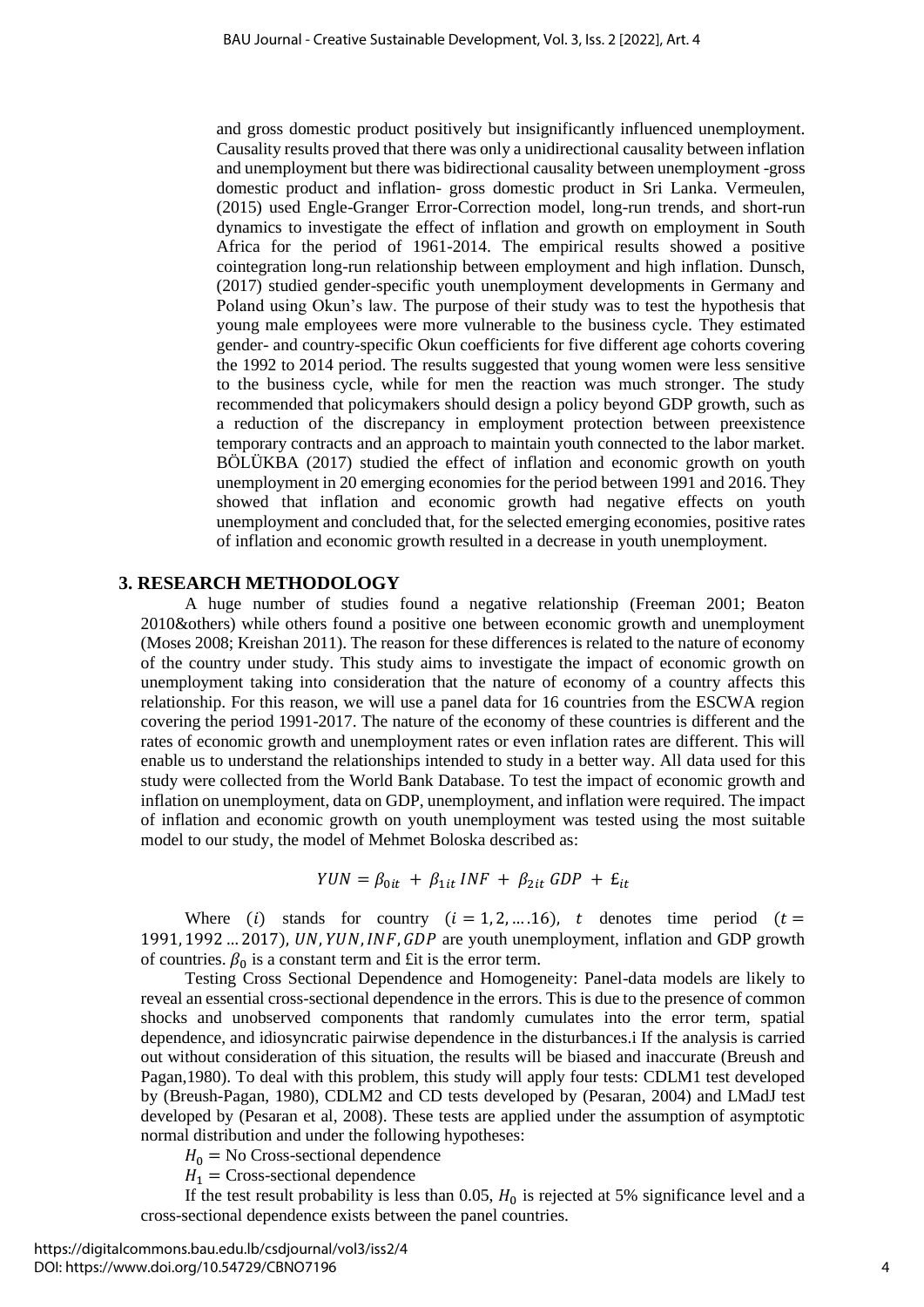After testing the cross-sectional dependence, it is also important to test the homogeneity of the panel to determine whether the model has common or dynamic character for ESCWA'S countries. For this purpose, the study will apply the delta test developed by Pesaran and Yamagata (2008) with the following hypotheses:

 $H_0$  =The panel is homogeneous

 $H_1$  = The panel is not homogenous

If  $H_0$  is not rejected at 5% significance level, this implies that the relationship is homogeneous.

Testing Panel Unit Root: If cross-section dependence is detected  $(H_0$  is rejected at 5% significance level), the unit root test, cointegration and causality tests within the econometric analysis should take into consideration this problem. Second generation panel unit root tests, panel cointegration and panel causality methods heeding cross-sectional dependence will be used in the subsequent stages of the study. If this our case, the CADF (Cross-Sectionally Augmented Dickey Fuller) test developed by (Pesaran, 2007), known as the second-generation panel unit root test and taking into account cross-sectional dependence, will be used to determine the stationarity of the series. What distinguishes this method, is that the unit root test can be executed for each country in the panel. Hence, the stationarity of the series can be established for the whole panel and for each country. If the CADF statistical values are larger than the CADF critical values within the absolute value, the null hypothesis is rejected, and the series is considered stationary.

Testing Panel Cointegration: Pedroni proposed a test that allowed heterogeneity in the cointegration vector in cointegration analysis in 1997, 1999, 2000, and 2004 (Asteriou and Hall, 2007). This test not only allowed dynamic and stationary effects to be different between the crosssections of the panel but also permitted differentiation of the cross-section of the cube under the alternative hypothesis (Güvenek ve Alptekin, 2010). Pedroni tests had some positive features which differed from McCoskey's and Kao's approaches in terms of cross-sectional hypothetical trends and zero hypotheses where there was no cointegration. Pedroni tests allowed multiple explanatory variables. The cointegration vector varied along with different parts of the panel. Errors allowed for heterogeneity across cross-sectional units. All these were expressed as positive features. The existence of a stationary relationship between nonstationary series was investigated using cointegration analysis. The long-term dual relationship between unemployment and economic growth was studied using Pedroni cointegration analysis. Panel co-integration test developed by (Pedroni, 2004) was applied to determine the co-integration between the series. In this context, Pedroni had developed seven statistical tests to determine whether cointegration existed between panel data. These tests were divided into two different categories. The first contained four tests pooled "within" dimension. The second had three tests in the "between" dimension (Asteriou and Hall, 2007). The first three of the four tests in the first category were non-parametric. The first test was a statistic in the type of variance ratio. The PhillipsPeron (PP) (rho) statistic and the PP (t) statistic were the second and third tests respectively. The fourth statistic was a parametric statistic like the Augmented Dickey Fuller (ADF) (t) statistic. In the second category, the three tests were similar to the PP (rho) statistic, while the other two were equivalent to the PP (t) and ADF (t) statistics. The null hypothesis of tests was "there is no cointegration between the series of panel data". The test showed that the series were co-integrated. Therefore, it can be clearly concluded that the series were moving together in a long-term period. The methods such as the panel dynamic ordinary least squares method can only be used to estimate long-run parameters. But estimates of short-term parameters also contain crucial pieces of information as well as long-term parameters. In this context, PMGE (Pooled Mean Group Estimation), MGE (Mean Group Estimation) and DFE (Dynamic Fixed Effect) create error correction models and predict both short-term and long-term parameters. This study will use PMGE and MGE methods to estimate cointegration coefficients according to Hausman test that considered MGE results to be more efficient than PMGE results.

## **4. RESEARCH FINDINGS**

In this part, we analyzed empirically the impact of inflation and economic growth on youth unemployment for 16 countries belonging to the ESCWA region and discussed the findings. Firstly, and for this purpose we applied cross-sectional dependence and homogeneity tests.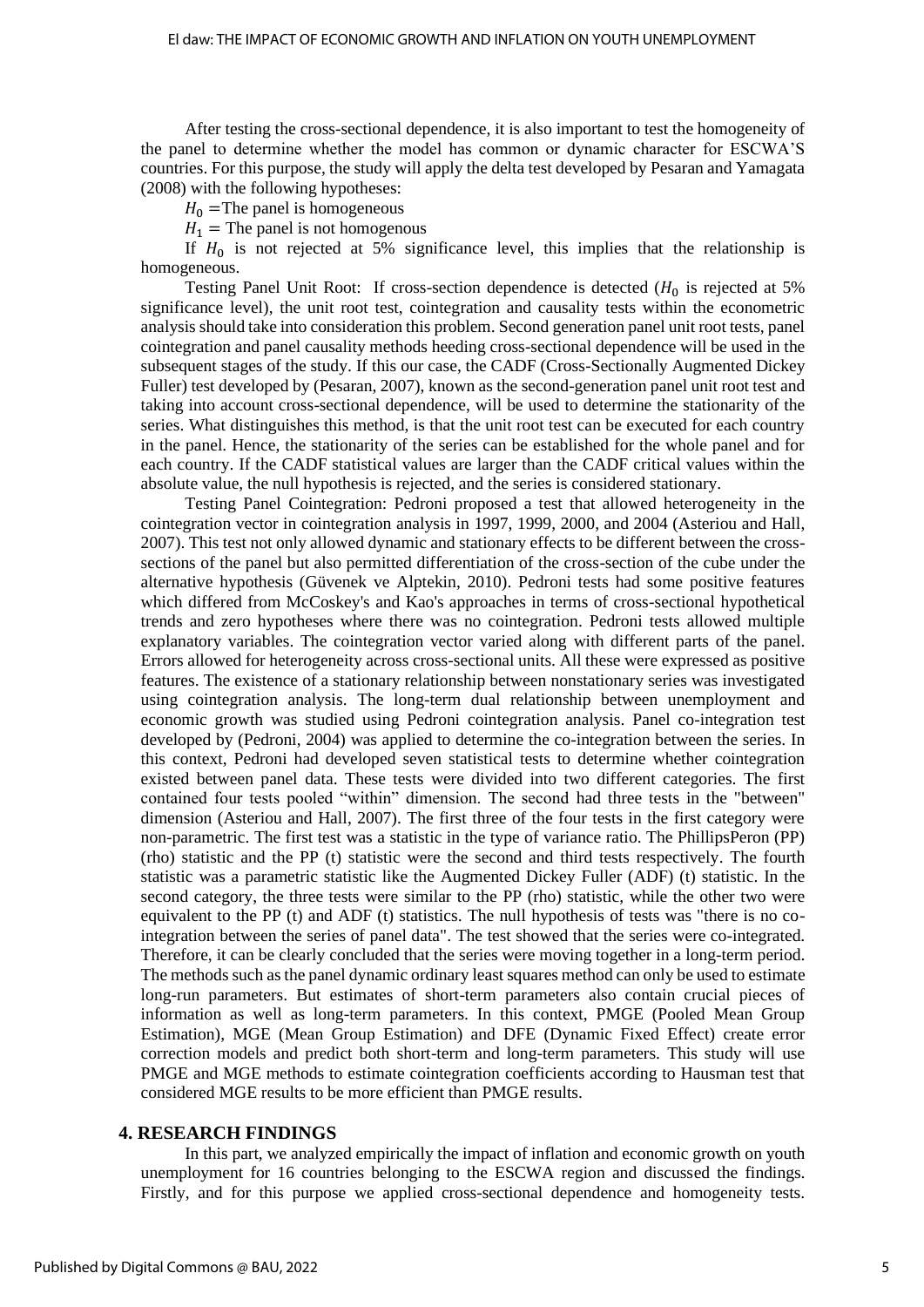Secondly, we included in the econometric analysis panel unit root, panel cointegration and panel causality tests.

## **4.1 Testing Cross-Sectional Dependence and Homogeneity**

#### **Table 1: Cross-sectional dependence test for unemployment**

| Test                            | <b>Statistic</b> | а.г. | Prob.  |
|---------------------------------|------------------|------|--------|
| <b>Breusch-Pagan LM</b>         | 589.2459         | 20   | 0.0000 |
| Pesaran scaled LM               | 30.28969         |      | 0.0000 |
| <b>Bias-corrected scaled LM</b> | 29.98200         |      | 0.0000 |
| Pesaran CD                      | $-2.322690$      |      | 0.0202 |

Source: Author's calculations

#### **Table 2: Cross-sectional dependence test for economic growth**

| Test                            | <b>Statistic</b> | a.ı. | Prob.  |
|---------------------------------|------------------|------|--------|
| <b>Breusch-Pagan LM</b>         | 207.1791         | 20   | 0.0000 |
| Pesaran scaled LM               | 5.627387         |      | 0.0000 |
| <b>Bias-corrected scaled LM</b> | 5.319695         |      | 0.0000 |
| <b>Pesaran CD</b>               | 6.053718         |      | 0.0000 |

Source: Author's calculations

#### **Table 3: Cross-sectional dependence test for inflation**

| Test                            | <b>Statistic</b> | u.ı. | Prob.  |
|---------------------------------|------------------|------|--------|
| <b>Breusch-Pagan LM</b>         | 400.5358         | 20   | 0.0000 |
| Pesaran scaled LM               | 18.10851         |      | 0.0000 |
| <b>Bias-corrected scaled LM</b> | 17.80082         |      | 0.0000 |
| <b>Pesaran CD</b>               | 12.81503         |      | 0.0000 |

Source: Author's calculations

#### **Table 4: Cross-sectional dependence test for the model**

| Test                     | <b>Statistic</b>                  | a.ı. | Prob.  |
|--------------------------|-----------------------------------|------|--------|
| <b>Breusch-Pagan LM</b>  | 488.7373                          | l 20 | 0.0000 |
| <b>Pesaran scaled LM</b> | 23.80189                          |      | 0.0000 |
| <b>Pesaran CD</b>        | $-1.655940$                       |      | 0.0977 |
|                          | $\cdot$ $\cdot$ $\cdot$<br>$\sim$ |      |        |

Source: Author's calculations

According to cross-sectional dependence test results, the  $H_0$  hypothesis under the assumption that there is no cross-sectional dependence for both series and the model was strongly rejected at the 1% significance level. In this case, we can confirm the existence of cross-sectional dependence between the panel countries. Based on this result, we can clarify that a shock seen in the level of young unemployment, inflation, and economic growth in ESCWA'S economies can affect other countries. When estimating panel models, Heterogeneity similar to that in a cross-sectional dependence test is important. Our second objective was therefore to test if the panel was homogenous. Hsiao 1986 test for homogeneity was used, and the results were presented in Table 4-5.

#### **Table 5: Hsiao Test for homogeneity (1986)**

| <b>Hypotheses</b> | F-Stat   | P-Value  |
|-------------------|----------|----------|
| H1                | 99.06429 | 1.4E-183 |
| Н2                | 1.966907 | 0.002175 |
| H3                | 274.057  | 3.7E-204 |

Source: Author's calculations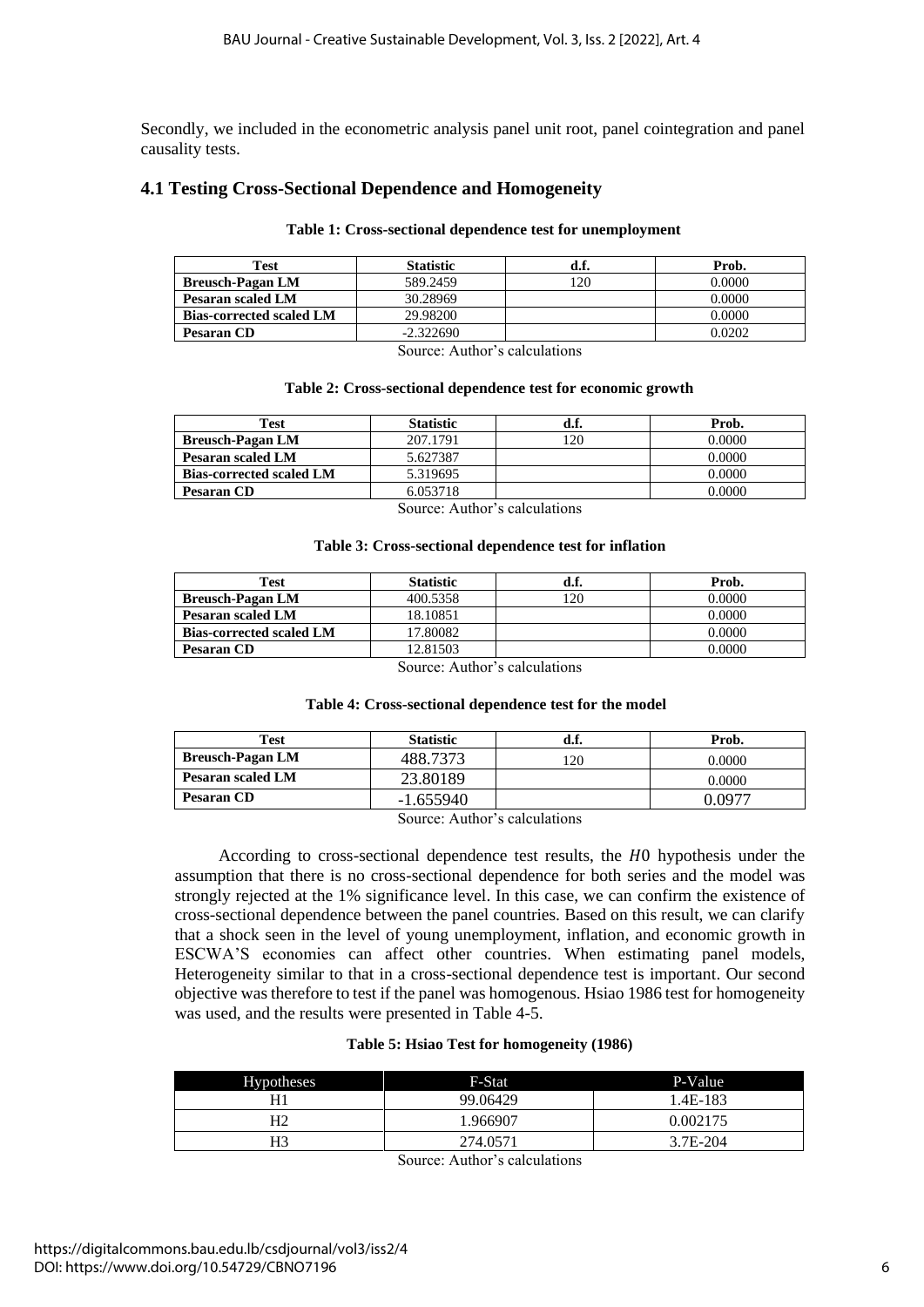The homogeneity test results in the table were examined, the  $H3$  hypothesis considering that the panel was homogenous can be rejected. This result implied that the nature of the relationship studied in the model was partially common for panel countries and it didn't change across countries.

## **4.2 Testing Panel Unit Root**

## **Table 6: Panel unit root tests with cross-sectional dependence: Pesaran-CIPS for unemployment**

| CIPS unit root test        |             |             |
|----------------------------|-------------|-------------|
| Null hypothesis: Unit root |             |             |
| Test results:              |             |             |
| <b>Statistic</b>           | t-stat      | p-value     |
| CIPS:                      | $-2.69680$  | < 0.01      |
| Truncated CIPS:            | $-2.27783$  | < 0.05      |
| Critical values:           |             |             |
| Level                      | <b>CIPS</b> | Trunc. CIPS |
| 1%                         | $-2.44$     | $-2.44$     |
| 5%                         | $-2.24$     | $-2.24$     |
| 10%                        | $-2.13$     | $-2.13$     |

| Test results:    |                  | <b>CADF</b> |         |         | <b>Truncated CADF</b> |          |
|------------------|------------------|-------------|---------|---------|-----------------------|----------|
| Cross-section    | ADF lags         | t-stat      |         | p-value | t-stat                | p-value  |
| Bahrain          | $\boldsymbol{7}$ | $-0.97798$  |         | $>=10$  | $-0.97798$            | $>=0.10$ |
| Egypt            | $\tau$           | $-3.42157$  |         | < 0.05  | $-3.42157$            | < 0.05   |
| Iraq             | 7                | $-0.42369$  |         | $>=10$  | $-0.42369$            | $>=0.10$ |
| Kuwait           | $\boldsymbol{7}$ | $-0.44782$  |         | $>=10$  | $-0.44782$            | $>=0.10$ |
| Jordon           | $\tau$           | $-3.02676$  |         | < 0.10  | $-3.02676$            | < 0.10   |
| Lebanon          | $\tau$           | 1.47267     |         | $>=10$  | 1.47267               | $>=0.10$ |
| Libya            | $\tau$           | $-1.53776$  |         | $>=10$  | $-1.53776$            | $>=0.10$ |
| Morocco          | 7                | $-23.08564$ |         | < 0.01  | $-6.19000$            | < 0.01   |
| Mauritania       | $\boldsymbol{7}$ | $-1.51498$  |         | $>=10$  | $-1.51498$            | $>=0.10$ |
| Oman             | $\boldsymbol{7}$ | $-2.74783$  |         | $>=10$  | $-2.74783$            | $>=0.10$ |
| Qatar            | 7                | 4.00203     |         | $>=10$  | $-6.19000$            | < 0.01   |
| Saudi Arabia     | $\boldsymbol{0}$ | $-1.63405$  |         | $>=10$  | $-1.63405$            | $>=0.10$ |
| Sudan            | $\overline{7}$   | 0.28982     |         | $>=10$  | 0.28982               | $>=0.10$ |
| Tunisia          | $\boldsymbol{0}$ | $-2.39541$  |         | $>=10$  | $-2.39541$            | $>=0.10$ |
| <b>UAE</b>       | $\tau$           | $-5.09696$  |         | < 0.01  | $-5.09696$            | < 0.01   |
| Yemen            | $\overline{7}$   | $-2.60289$  |         | $>=10$  | $-2.60289$            | $>=0.10$ |
| Critical values: |                  |             |         |         |                       |          |
| Level            |                  | <b>CADF</b> |         |         | Trunc. CADF           |          |
| 1%               |                  | $-4.21$     |         |         | $-4.21$               |          |
| 5%               |                  | $-3.38$     |         |         | $-3.38$               |          |
| 10%              |                  | $-2.99$     |         |         | $-2.99$               |          |
|                  |                  |             |         |         | Critical values       |          |
| T                | ${\bf N}$        |             | 1%      |         | 5%                    | 10%      |
| 20               | 15               |             | $-4.34$ |         | $-3.43$               | $-3.02$  |
| $26*$            | 15               |             | $-4.21$ |         | $-3.39$               | $-3.00$  |
| 30               | 15               |             | $-4.12$ |         | $-3.36$               | $-2.98$  |
| 20               | 20               |             | $-4.32$ |         | $-3.42$               | $-3.01$  |
| $26*$            | 20               |             | $-4.19$ |         | $-3.37$               | $-2.98$  |
| 30               | 20               |             | $-4.11$ |         | $-3.34$               | $-2.96$  |
| $26*$            | $16*$            |             | $-4.21$ |         | $-3.38$               | $-2.99$  |

(\*) Interpolated critical value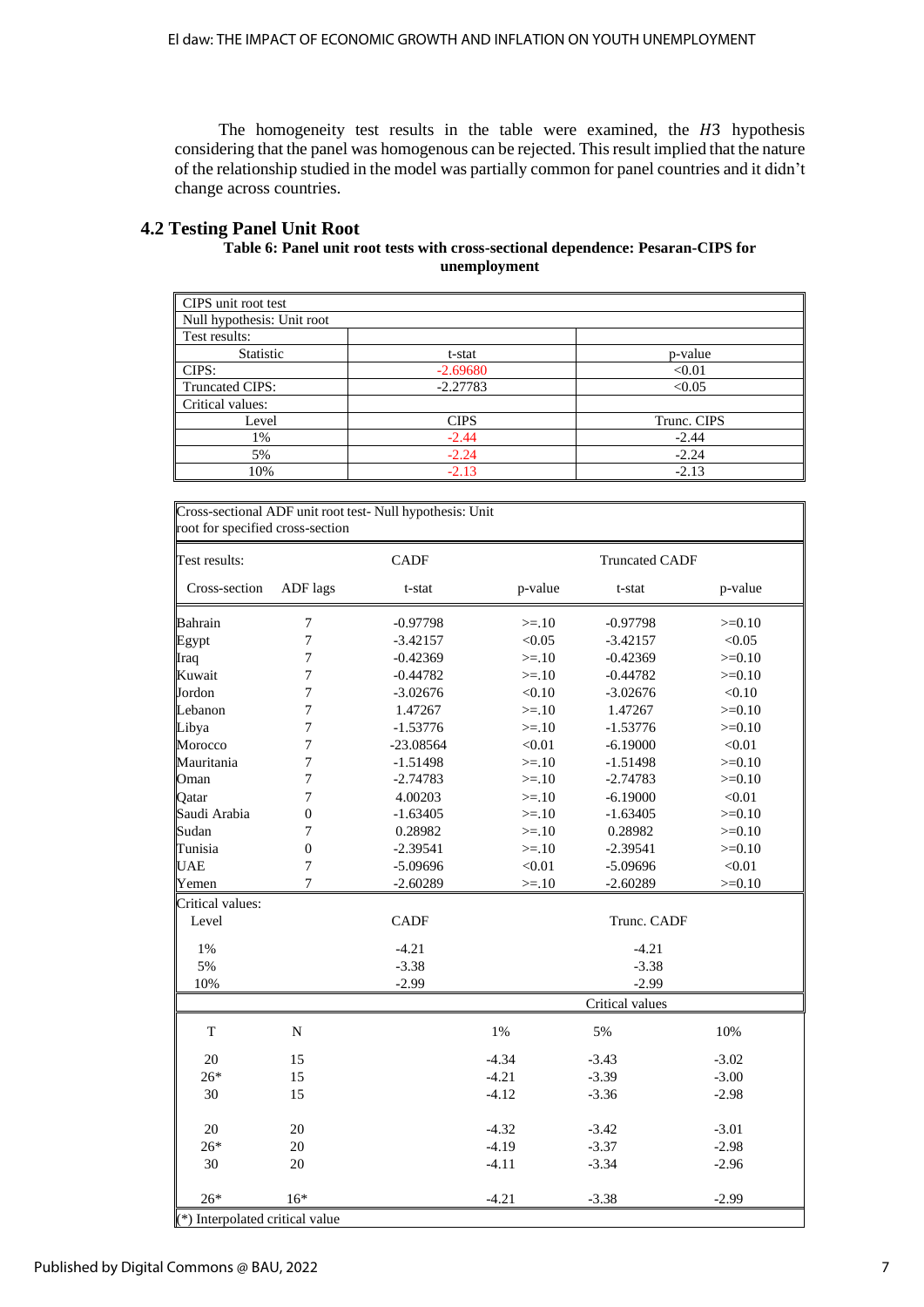|       |       |         | Critical values |         |
|-------|-------|---------|-----------------|---------|
| T     | N     | 1%      | 5%              | 10%     |
| 20    | 15    | $-2.47$ | $-2.26$         | $-2.14$ |
| $26*$ | 15    | $-2.46$ | $-2.25$         | $-2.14$ |
| 30    | 15    | $-2.45$ | $-2.25$         | $-2.14$ |
| 20    | 20    | $-2.40$ | $-2.21$         | $-2.10$ |
| $26*$ | 20    | $-2.39$ | $-2.20$         | $-2.11$ |
| 30    | 20    | $-2.38$ | $-2.20$         | $-2.11$ |
| $26*$ | $16*$ | $-2.44$ | $-2.24$         | $-2.13$ |

| Panel unit root tests with cross-sectional dependence: Pesaran – CIPS- Series: EG |             |             |  |  |  |  |  |
|-----------------------------------------------------------------------------------|-------------|-------------|--|--|--|--|--|
| CIPS unit root test-Null hypothesis: Unit root                                    |             |             |  |  |  |  |  |
| Test results:                                                                     |             |             |  |  |  |  |  |
| <b>Statistic</b>                                                                  | t-stat      | p-value     |  |  |  |  |  |
| CIPS:                                                                             | $-11.66684$ | < 0.01      |  |  |  |  |  |
| Truncated CIPS:                                                                   | $-2.11859$  | $>=0.10$    |  |  |  |  |  |
| Critical values:                                                                  |             |             |  |  |  |  |  |
| Level                                                                             | <b>CIPS</b> | Trunc. CIPS |  |  |  |  |  |
| 1%                                                                                | $-2.44$     | $-2.44$     |  |  |  |  |  |
| 5%                                                                                | $-2.24$     | $-2.24$     |  |  |  |  |  |
| 10%                                                                               | $-2.13$     | $-2.13$     |  |  |  |  |  |

Source: Author's calculations

| Table 7: Panel unit root tests with cross-sectional dependence: Pesaran-CIPS for EGR |
|--------------------------------------------------------------------------------------|
|--------------------------------------------------------------------------------------|

| Test results:    |                | <b>CADF</b> |         | <b>Truncated CADF</b> |          |
|------------------|----------------|-------------|---------|-----------------------|----------|
| Cross-section    | ADF lags       | t-stat      | p-value | t-stat                | p-value  |
| Bahrain          | 7              | -168.87877  | < 0.01  | $-6.19000$            | < 0.01   |
| Egypt            | 7              | $-1.37478$  | $>=10$  | $-1.37478$            | $>=0.10$ |
| Iraq             | $\overline{0}$ | $-6.87395$  | < 0.01  | $-6.19000$            | < 0.01   |
| Kuwait           | 7              | 0.03392     | $>=10$  | 0.03392               | $>=0.10$ |
| Jordon           | 7              | $-1.23913$  | $>=10$  | $-1.23913$            | $>=0.10$ |
| Lebanon          | 7              | $-1.11213$  | $>=10$  | $-1.11213$            | $>=0.10$ |
| Libya            | 1              | $-4.26821$  | < 0.01  | $-4.26821$            | < 0.01   |
| Morocco          | 7              | $-0.68442$  | $>=10$  | $-0.68442$            | $>=0.10$ |
| Mauritania       | 7              | 1.48956     | $>=10$  | 1.48956               | $>=0.10$ |
| Oman             | 6              | 2.37118     | $>=10$  | 2.37118               | $>=0.10$ |
| Qatar            | 5              | $-3.76282$  | < 0.05  | $-3.76282$            | < 0.05   |
| Saudi Arabia     | $\overline{0}$ | $-4.91756$  | < 0.01  | $-4.91756$            | < 0.01   |
| Sudan            | 7              | 0.38586     | $>=10$  | 0.38586               | $>=0.10$ |
| Tunisia          | 7              | $-1.41698$  | $>=10$  | $-1.41698$            | $>=0.10$ |
| <b>UAE</b>       | 7              | $-0.83199$  | $>=10$  | $-0.83199$            | $>=0.10$ |
| Yemen            | 7              | 4.41074     | $>=10$  | $-6.19000$            | < 0.01   |
| Critical values: |                |             |         |                       |          |
| Level            |                | <b>CADF</b> |         | Trunc. CADF           |          |
| 1%               |                | $-4.21$     |         | $-4.21$               |          |
| 5%               |                | $-3.38$     |         | $-3.38$               |          |
| 10%              |                | $-2.99$     |         | $-2.99$               |          |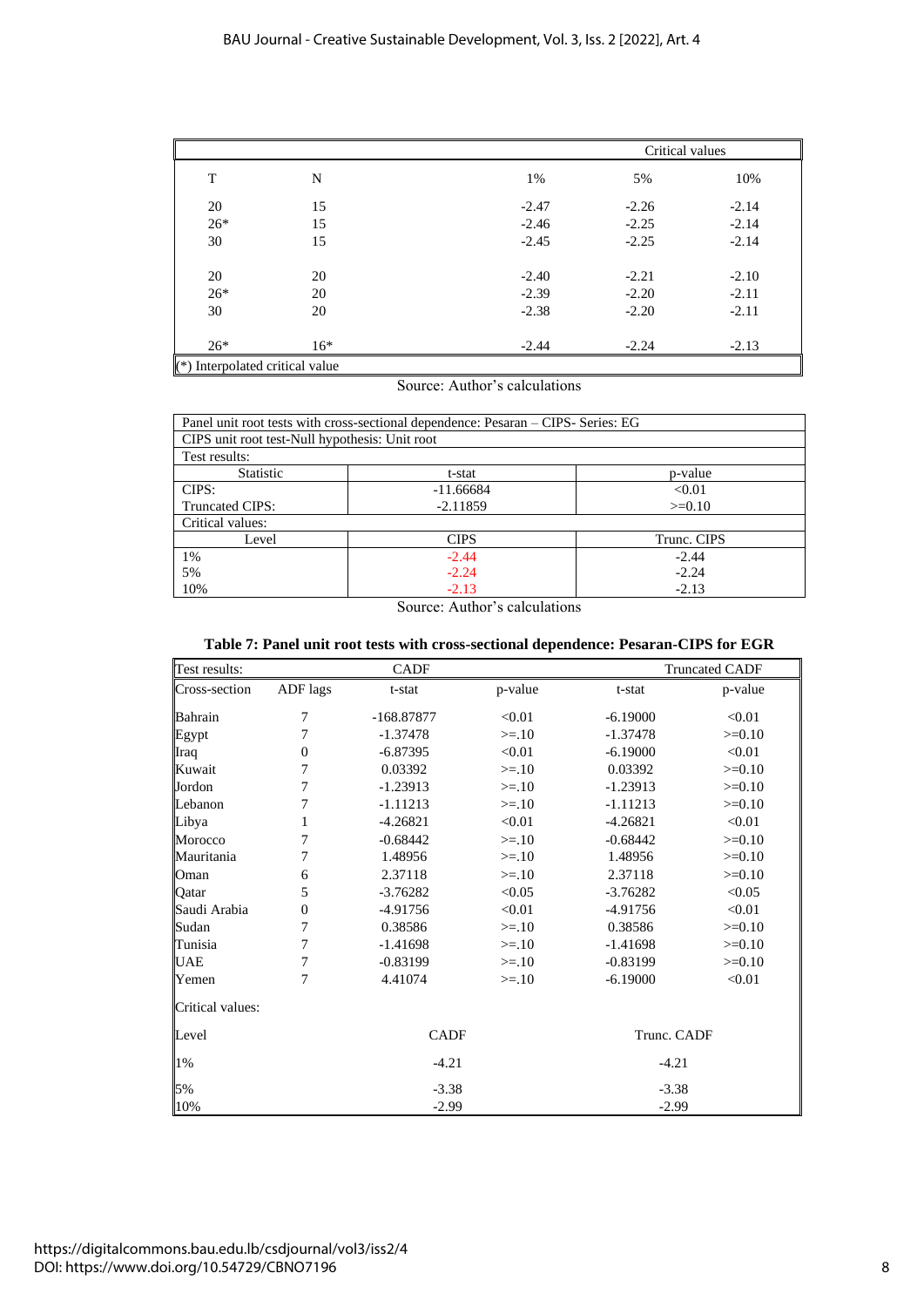|             |                                 |         | Critical values |         |
|-------------|---------------------------------|---------|-----------------|---------|
| $\mathbf T$ | N                               | $1\%$   | 5%              | 10%     |
| 20          | 15                              | $-4.34$ | $-3.43$         | $-3.02$ |
| $26*$       | 15                              | $-4.21$ | $-3.39$         | $-3.00$ |
| 30          | 15                              | $-4.12$ | $-3.36$         | $-2.98$ |
| 20          | 20                              | $-4.32$ | $-3.42$         | $-3.01$ |
| $26*$       | 20                              | $-4.19$ | $-3.37$         | $-2.98$ |
| 30          | 20                              | $-4.11$ | $-3.34$         | $-2.96$ |
| $26*$       | $16*$                           | $-4.21$ | $-3.38$         | $-2.99$ |
|             | (*) Interpolated critical value |         |                 |         |
|             |                                 |         | Critical values |         |
| T           | N                               | 1%      | 5%              | 10%     |
| 20          | 15                              | $-2.47$ | $-2.26$         | $-2.14$ |
| $26*$       | 15                              | $-2.46$ | $-2.25$         | $-2.14$ |
| 30          | 15                              | $-2.45$ | $-2.25$         | $-2.14$ |
| 20          | 20                              | $-2.40$ | $-2.21$         | $-2.10$ |
| $26*$       | 20                              | $-2.39$ | $-2.20$         | $-2.11$ |
| 30          | 20                              | $-2.38$ | $-2.20$         | $-2.11$ |
| $26*$       | $16*$                           | $-2.44$ | $-2.24$         | $-2.13$ |
|             |                                 |         |                 |         |

|                  | Panel unit root tests with cross-sectional dependence: Pesaran - CIPS |             |
|------------------|-----------------------------------------------------------------------|-------------|
| Series: INF      |                                                                       |             |
| Test results:    |                                                                       |             |
| <b>Statistic</b> | t-stat                                                                | p-value     |
| CIPS:            | 0.16867                                                               | $>=0.10$    |
| Truncated CIPS:  | $-1.11346$                                                            | $>=0.10$    |
| Critical values: |                                                                       |             |
| Level            | <b>CIPS</b>                                                           | Trunc. CIPS |
| 1%               | $-2.44$                                                               | $-2.44$     |
| 5%               | $-2.24$                                                               | $-2.24$     |
| 10%              | $-2.13$                                                               | $-2.13$     |

## **Table 8: Panel unit root tests with cross-sectional dependence: Pesaran-CIPS for inflation**

| Test results: |          | <b>CADF</b> |         | <b>Truncated CADF</b> |          |  |
|---------------|----------|-------------|---------|-----------------------|----------|--|
| Cross-section | ADF lags | t-stat      | p-value | t-stat                | p-value  |  |
| Bahrain       | 7        | $-0.51654$  | $>=10$  | $-0.51654$            | $>=0.10$ |  |
| Egypt         | 7        | $-0.49880$  | $>=10$  | $-0.49880$            | $>=0.10$ |  |
| Iraq          |          | $-4.15110$  | < 0.05  | $-4.15110$            | < 0.05   |  |
| Kuwait        | 7        | $-1.31739$  | $>=10$  | -1.31739              | $>=0.10$ |  |
| Jordon        | 7        | $-0.57086$  | $>=10$  | $-0.57086$            | $>=0.10$ |  |
| Lebanon       | 7        | $-1.25788$  | $>=10$  | $-1.25788$            | $>=0.10$ |  |
| Libya         |          | $-0.35528$  | $>=10$  | $-0.35528$            | $>=0.10$ |  |
| Morocco       | 7        | 0.60834     | $>=10$  | 0.60834               | $>=0.10$ |  |
| Mauritania    | 7        | $-0.55245$  | $>=10$  | $-0.55245$            | $>=0.10$ |  |
| Oman          | 7        | $-1.83909$  | $>=10$  | $-1.83909$            | $>=0.10$ |  |
| Qatar         | 7        | $-0.57024$  | $>=10$  | $-0.57024$            | $>=0.10$ |  |
| Saudi Arabia  | 7        | $-1.06924$  | $>=10$  | $-1.06924$            | $>=0.10$ |  |
| Sudan         | 7        | $-0.81857$  | $>=10$  | $-0.81857$            | $>=0.10$ |  |
| Tunisia       | 7        | 32.06568    | $>=10$  | 2.61000               | $>=0.10$ |  |
| <b>UAE</b>    | 7        | $-1.32629$  | $>=10$  | $-1.32629$            | $>=0.10$ |  |
| Yemen         | 7        | $-15.13153$ | < 0.01  | $-6.19000$            | < 0.01   |  |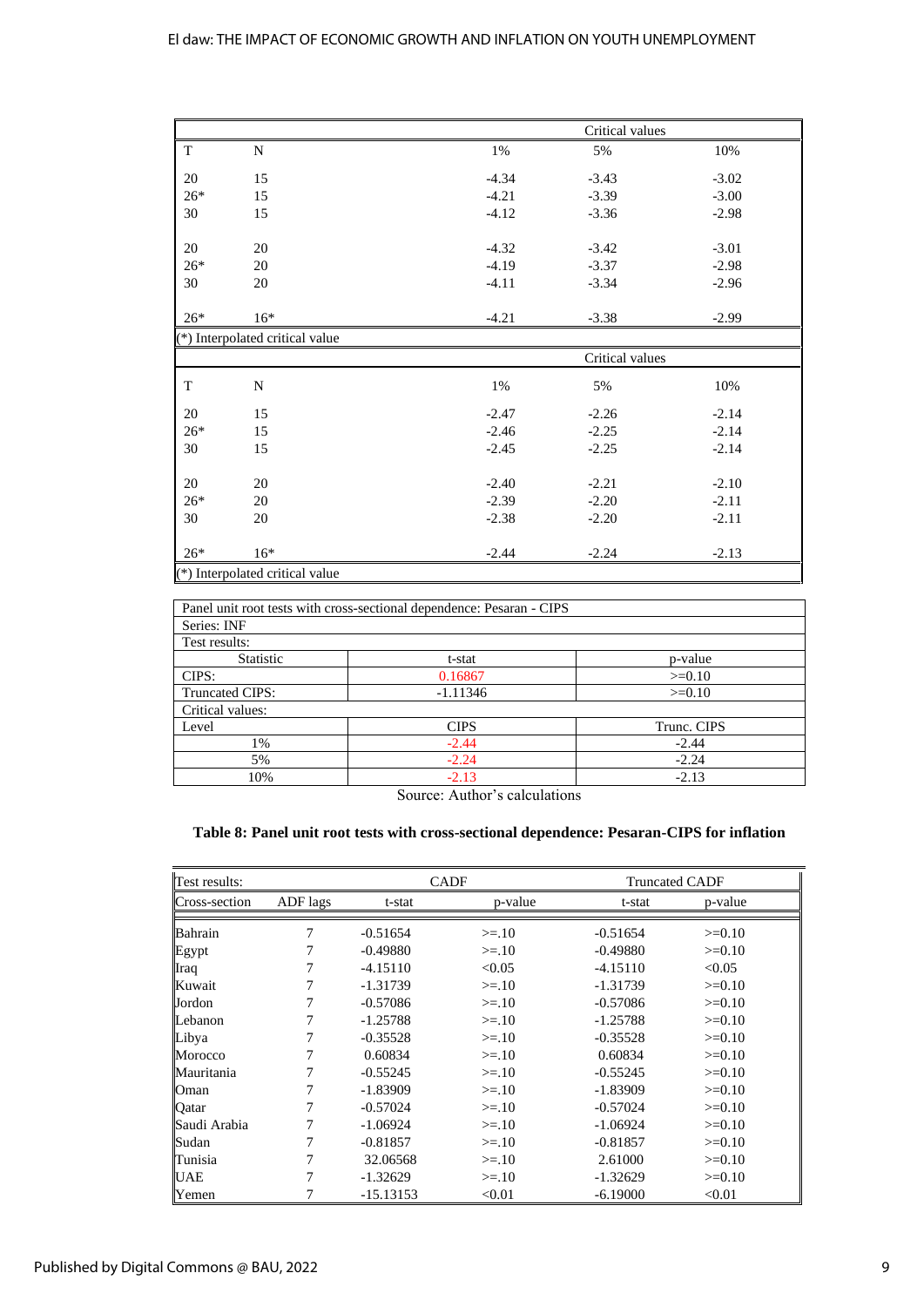|                   | Critical values:                |             |                 |             |
|-------------------|---------------------------------|-------------|-----------------|-------------|
| Level             |                                 | <b>CADF</b> |                 | Trunc. CADF |
| $1\%$             |                                 | $-4.21$     |                 | $-4.21$     |
| 5%                |                                 | $-3.38$     |                 | $-3.38$     |
| 10%               |                                 | $-2.99$     |                 | $-2.99$     |
|                   |                                 |             | Critical values |             |
| $T_{20}$<br>$26*$ | N                               | 1%          | 5%              | 10%         |
|                   | 15                              | $-4.34$     | $-3.43$         | $-3.02$     |
|                   | 15                              | $-4.21$     | $-3.39$         | $-3.00$     |
| 30                | 15                              | $-4.12$     | $-3.36$         | $-2.98$     |
|                   | 20                              | $-4.32$     | $-3.42$         | $-3.01$     |
| $\frac{20}{26*}$  | 20                              | $-4.19$     | $-3.37$         | $-2.98$     |
| 30                | 20                              | $-4.11$     | $-3.34$         | $-2.96$     |
| $26*$             | $16*$                           | $-4.21$     | $-3.38$         | $-2.99$     |
|                   | (*) Interpolated critical value |             |                 |             |
|                   |                                 |             | Critical values |             |
| ļТ                | N                               | $1\%$       | 5%              | 10%         |
| $\frac{20}{26*}$  | 15                              | $-2.47$     | $-2.26$         | $-2.14$     |
|                   | 15                              | $-2.46$     | $-2.25$         | $-2.14$     |
| 30                | 15                              | $-2.45$     | $-2.25$         | $-2.14$     |
| 20                | 20                              | $-2.40$     | $-2.21$         | $-2.10$     |
| $26*$             | 20                              | $-2.39$     | $-2.20$         | $-2.11$     |
| 30                | 20                              | $-2.38$     | $-2.20$         | $-2.11$     |
| $26*$             | $16*$                           | $-2.44$     | $-2.24$         | $-2.13$     |
|                   | (*) Interpolated critical value |             |                 |             |

The results in Tables (4.6; 4.7; 4.8) show that the dependent variable (YUN) and independent variable (GDP) were stationary since the CIPS calculated was less than the critical value and therefore the null hypothesis was rejected and it was considered that the series were stationary, while (INF) was not stationary. Furthermore, CADF test statistic results showed that stationarity of the series changed across the countries.

## **4.3 Testing Panel Cointegration**

The unit root test was followed by the cointegration analysis. In this study, Pedroni Residual Cointegration test was selected as a second generation panel cointegration method.

|                                                | Table 9: Pedroni Residual Cointegration Test statistic |  |
|------------------------------------------------|--------------------------------------------------------|--|
| $\alpha_{\text{out}}$ . TVI IN INIE E $\alpha$ |                                                        |  |

| Alternative hypothesis: common AR coefs. (within-dimension) |          |                                                                  |        |  |
|-------------------------------------------------------------|----------|------------------------------------------------------------------|--------|--|
|                                                             | Weighted |                                                                  |        |  |
| <b>Statistic</b>                                            | Prob.    | <b>Statistic</b>                                                 | Prob.  |  |
| $-1.282157$                                                 | 0.9001   | $-1.941360$                                                      | 0.9739 |  |
| 1.248115                                                    | 0.8940   | $-0.215793$                                                      | 0.4146 |  |
| 0.460216                                                    | 0.6773   | $-2.502839$                                                      | 0.0062 |  |
| 2.543471                                                    | 0.9945   | $-0.377975$                                                      | 0.3527 |  |
|                                                             |          |                                                                  |        |  |
| <b>Statistic</b>                                            | Prob.    |                                                                  |        |  |
| 1.649247                                                    | 0.9505   |                                                                  |        |  |
| 0.088869                                                    | 0.5354   |                                                                  |        |  |
| 3.391054                                                    | 0.9997   |                                                                  |        |  |
|                                                             |          | Alternative hypothesis: individual AR coefs. (between-dimension) |        |  |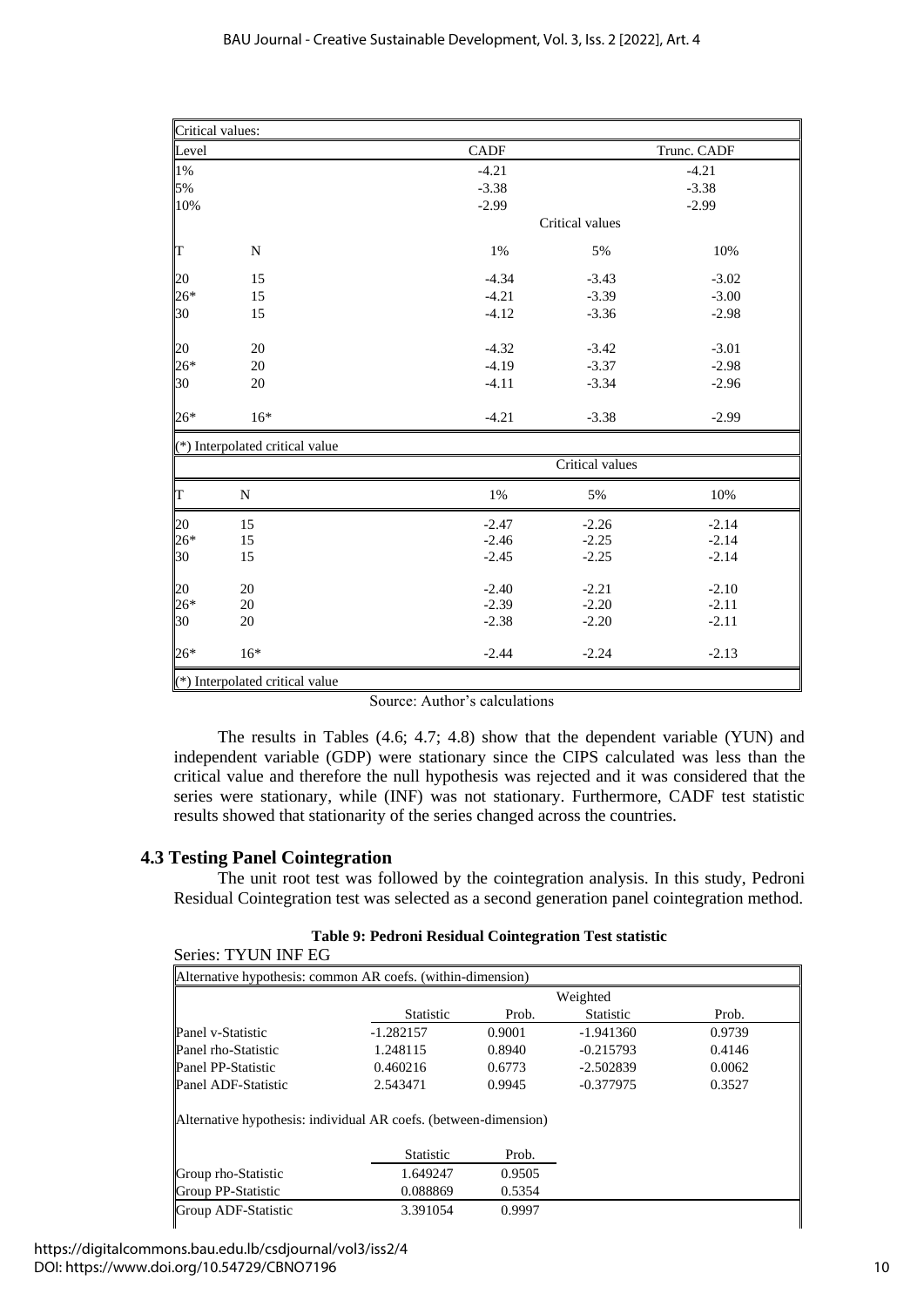| Cross section specific results               |          |          |              |           |     |  |  |
|----------------------------------------------|----------|----------|--------------|-----------|-----|--|--|
|                                              |          |          |              |           |     |  |  |
| Phillips-Peron results (non-parametric)      |          |          |              |           |     |  |  |
| Cross ID                                     | AR(1)    | Variance | HAC          | Bandwidth | Obs |  |  |
| Bahrain                                      | 0.653    | 0.032200 | 0.039352     | 7.00      | 26  |  |  |
| Egypt                                        | 0.600    | 7.216046 | 8.149718     | 5.00      | 26  |  |  |
| Iraq                                         | 0.029    | 0.351901 | 0.100345     | 25.00     | 26  |  |  |
| Kuwait                                       | 0.801    | 11.12370 | 12.27060     | 8.00      | 26  |  |  |
| Jordon                                       | 0.719    | 5.653762 | 6.628127     | 6.00      | 26  |  |  |
| Lebanon                                      | 0.908    | 0.844810 | 1.021736     | 7.00      | 26  |  |  |
| Libya                                        | 0.378    | 1.732131 | 1.707344     | 6.00      | 26  |  |  |
| Morocco                                      | 0.746    | 9.252616 | 13.23066     | 7.00      | 26  |  |  |
| Mauritania                                   | 0.340    | 0.001788 | 0.002220     | 5.00      | 26  |  |  |
| Oman                                         | 1.099    | 0.025658 | 0.037592     | 5.00      | 26  |  |  |
| Qatar                                        | 0.992    | 1.846039 | 3.756573     | 7.00      | 26  |  |  |
| Saudi Arabia                                 | 0.472    | 3.619248 | 3.624530     | 5.00      | 26  |  |  |
| Sudan                                        | 0.686    | 0.102241 | 0.207722     | 8.00      | 26  |  |  |
| Tunisia                                      | 0.399    | 5.694413 | 5.883812     | 3.00      | 26  |  |  |
| <b>UAE</b>                                   | 0.887    | 0.781878 | 1.278284     | 7.00      | 26  |  |  |
| Yemen                                        | 0.752    | 7.568316 | 7.660719     | 3.00      | 26  |  |  |
|                                              |          |          |              |           |     |  |  |
| Augmented Dickey-Fuller results (parametric) |          |          |              |           |     |  |  |
| Cross <sub>ID</sub>                          | AR(1)    | Variance | Lag          | Max lag   | Obs |  |  |
| Bahrain                                      | 0.847    | 0.026548 | 1            |           | 25  |  |  |
| Egypt                                        | 0.607    | 7.496725 | 1            |           | 25  |  |  |
| Iraq                                         | $-0.281$ | 0.329132 | $\mathbf{1}$ |           | 25  |  |  |
| Kuwait                                       | 0.875    | 10.56179 | 1            |           | 25  |  |  |
| Jordon                                       | 0.753    | 5.660689 | 1            |           | 25  |  |  |
| Lebanon                                      | 0.856    | 0.775403 | 1            |           | 25  |  |  |
| Libya                                        | 0.396    | 1.785312 | 1            |           | 25  |  |  |
| Morocco                                      | 0.753    | 9.611762 | 1            |           | 25  |  |  |
| Mauritania                                   | 0.489    | 0.001751 | $\mathbf{1}$ |           | 25  |  |  |
| Oman                                         | 1.068    | 0.024494 | 1            |           | 25  |  |  |
| Qatar                                        | 0.985    | 1.897568 | $\mathbf{1}$ |           | 25  |  |  |
| Saudi Arabia                                 | 0.425    | 3.520521 | $\mathbf{1}$ |           | 25  |  |  |
| Sudan                                        | 0.880    | 0.072268 | $\mathbf{1}$ |           | 25  |  |  |
| Tunisia                                      | 0.423    | 5.507324 | 1            |           | 25  |  |  |
| <b>UAE</b>                                   | 0.856    | 0.772552 | 1            |           | 25  |  |  |
| Yemen                                        | 0.754    | 7.765647 | 1            | $-$       | 25  |  |  |

The table above  $(4.9)$  shows that the  $H_0$  was not rejected according to Pedroni Residual Cointegration Test statistic. Therefore, the  $H0$  assuming that there was no cointegration relationship is viable. So, it can be clearly said that the series were not moving together in a long-term period. Furthermore, there was no relationship between young unemployment, inflation and economic growth in ESWA'S economies. However, it is also critical to estimate cointegration coefficients in order to determine the direction of the relationship between variables. The results showed that the coefficient of inflation and economic growth on youth unemployment was negative but statistically insignificant and do not meet up with the theoretical expectation. This supported the results of Pedroni Residual Cointegration Test statistic that the series were not moving together in a long-term period.

## **4.4 Testing Panel Causality**

After estimating the cointegration relationship between variables in the long- and shortterms, panel Granger causality test was also utilized in this study. Dumitrescu-Hurlin (2012) panel Granger causality test was chosen as panel causality test. The test provided more effective results than other panel causality tests since it estimated cointegration relationship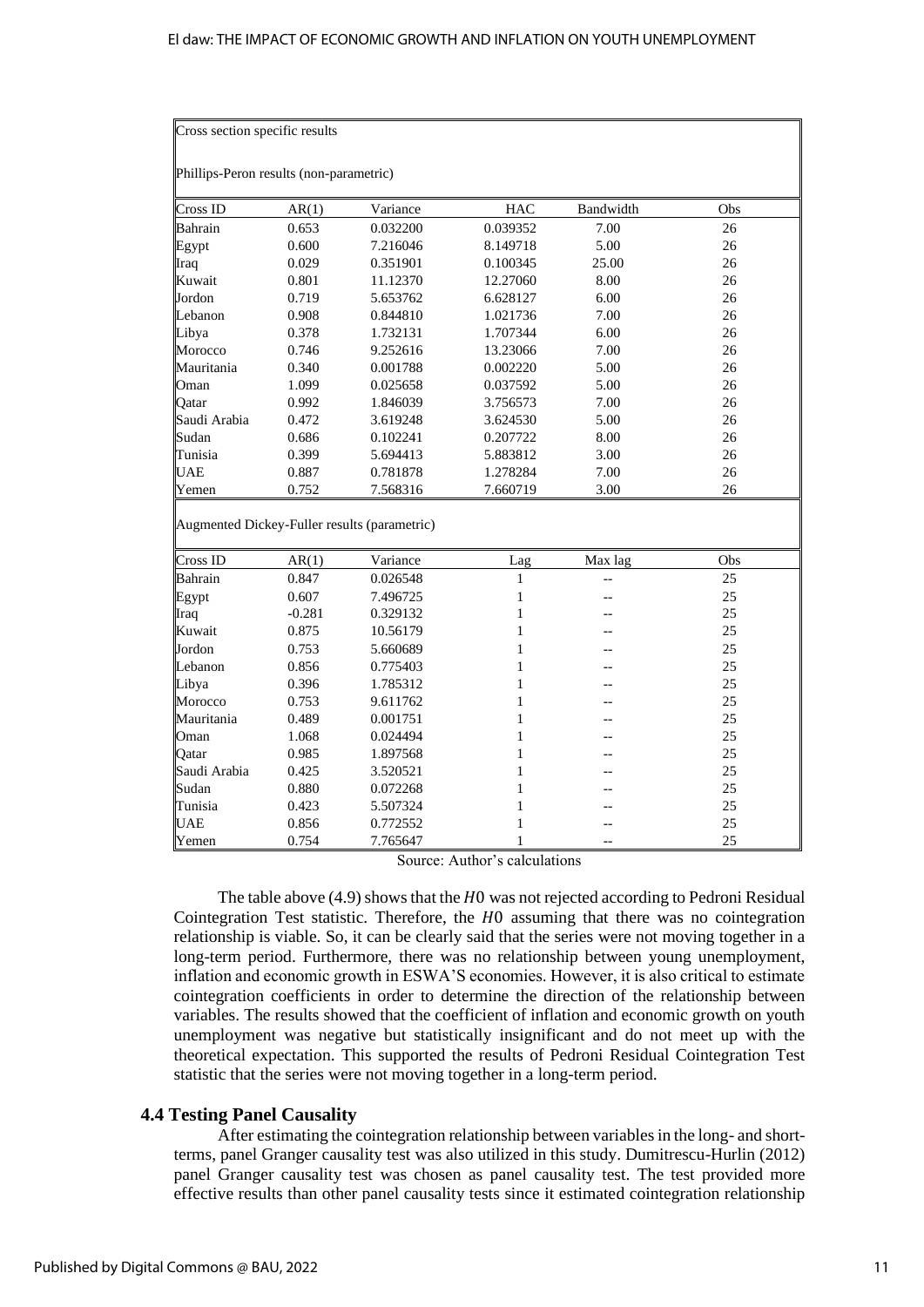in both cross-sectional dependence and cross-sectional independence. The results of Dumitrescu-Hurlin (2012) panel Granger causality test are given in Table 4.23.

| Null Hypothesis:                      | W-Stat. | Zbar-Stat. | Prob.  |
|---------------------------------------|---------|------------|--------|
| EG does not homogeneously cause TYUN  | 2.16538 | $-0.09151$ | 0.9271 |
| TYUN does not homogeneously cause EG  | 3.08049 | 1.38179    | 0.1670 |
| INF does not homogeneously cause TYUN | 2.76860 | 0.87966    | 0.3790 |
| TYUN does not homogeneously cause INF | 4.04969 | 2.94217    | 0.0033 |
| INF does not homogeneously cause EG   | 2.58002 | 0.57605    | 0.5646 |
| EG does not homogeneously cause INF   | 2.75687 | 0.86077    | 0.3894 |

**Table 10: Pairwise Dumitrescu-Hurlin panel Granger Causality test (lags: 2)**

Source: Author's calculations

In this model, Zbar statistic  $(Z_{N,T})^{\text{A}}$ HNC) in Table 4.23 was considered as t was larger than n. In this context, there was a bidirectional causality relationship between youth unemployment and economic growth as well as between inflation and economic growth. While a unidirectional causality moved from inflation to youth unemployment. As a result, we concluded that the measures to be taken for inflation and economic growth might be effective in reducing youth unemployment in ESWA'S economies, but those two factors were not enough. Therefore, other factors should be taken into consideration.

## **5. CONCLUSIONS**

Unemployment is a major problem experienced by all countries. It affects the population and the entire economy in different dimensions and directions. Governments policies aim to solve this problem by creating new jobs symmetric with the sustainability of economic growth. Youth are the most affected due to many reasons, the most important is the employment act applied by each country. This study analyzed empirically the impact of inflation and economic growth on youth unemployment for 16 countries belonging to the ESCWA region for the period from 1991 to 2017 using data collected from the World Bank data base. For this purpose, we applied crosssectional dependence and homogeneity tests. Secondly, we included in the econometric analysis panel: unit root, panel cointegration and panel causality tests. Pedroni Residual Cointegration Test statistic showed that there was no relationship between young unemployment, inflation and economic growth in ESWA'S economies. So, it can be clearly said that the series are not moving together in a long-term period. Our results contradicted the results of Mehmet BÖLÜKBAŞ, which concluded that it was possible to say that inflation and economic growth substantially affected youth unemployment and the direction of the effect was negative on youth unemployment. That meant developments in inflation and economic growth decreased youth unemployment in selected emerging economies. Furthermore, in this context, the results of Dumitrescu-Hurlin (2012) panel Granger causality test indicated that there was a bidirectional causality relationship between youth unemployment and economic growth as well between inflation and economic growth. While a unidirectional causality moved from inflation to youth unemployment. The finding of this research will restrained by the methodology used to select the variables and the nature of the statistical data used in the analysis. The completion of this research requires increasing the number of variables; this will lead to increasing accuracy of the results and effectiveness of creating policies to be followed. Future studies should consider the effect of other control variables such as the economic crisis that happened in 2008 and its impact on the economies of the countries under study. The region relies heavily on the export of natural resources and the import of goods. Oil in these countries is considered an important factor in our study, for future studies we recommend dividing these countries into two categories: oil importing countries and oil exporting countries. Migration is an important factor that negatively affected unemployment since ESCWA countries were characterized by a high rate of migration. Therefore, it was necessary to know the number of immigrants and their impact on employment.